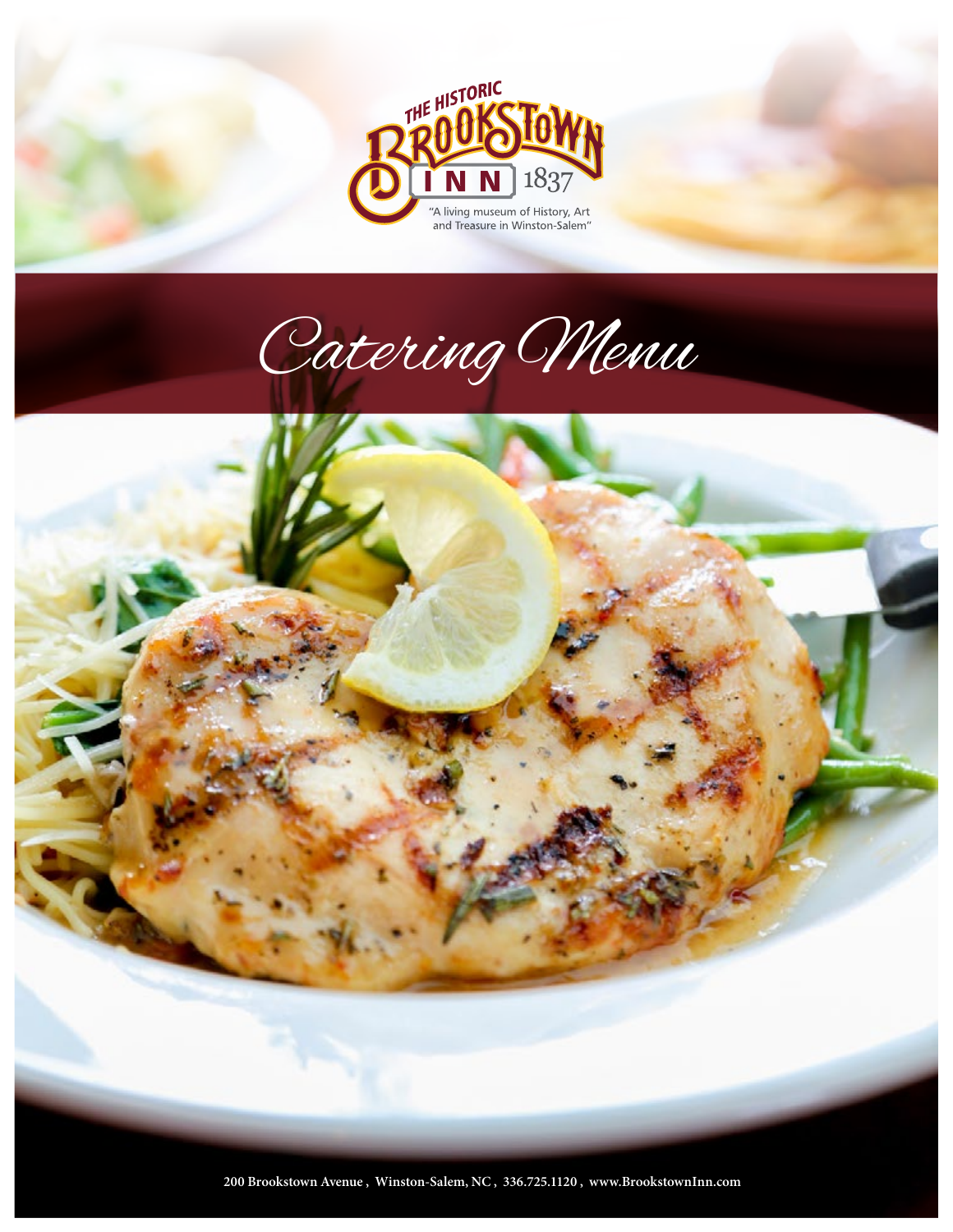Breakfast

# BREAKFAST OPTIONS *[ Priced Per Person ]*

All breakfasts include fresh brewed coffee & tea, assorted hot teas and chilled juices

| Sliced fruit medley, Organic granola and Greek yogurt parfait, House-made biscuits and sweet breads                                                                                     |
|-----------------------------------------------------------------------------------------------------------------------------------------------------------------------------------------|
|                                                                                                                                                                                         |
| Free range scrambled eggs with herbs, Potato hash, Applewood smoked bacon, Sliced fresh fruit<br>medley, Greek yogurt and organic granola parfait, House-made biscuits and sweet breads |
|                                                                                                                                                                                         |
| Roasted vegetable and cheese frittata, Seasonal fruit crumble, Potato hash, Applewood smoked bacon                                                                                      |
| Sliced fruit medley, Organic granola and Greek yogurt parfait, House-made biscuits, Sweet breads                                                                                        |

# BREAKFAST STATIONS *[ Priced Per Person ]*

| Anson Mills Grits, Fresh butter, Aged cheddar Hoop cheese, Pork sausage                           |
|---------------------------------------------------------------------------------------------------|
|                                                                                                   |
|                                                                                                   |
| Organic steel cut oatmeal, Toasted pecans, Dried Cranberries, Local honey                         |
| Brown sugar cinnamon baked apples, Fresh berries                                                  |
|                                                                                                   |
|                                                                                                   |
| House-made biscuits, Scrambled eggs, Applewood smoked bacon, House-made pimento cheese            |
| Baked apples, Fresh butter, Assorted jams and jellies                                             |
|                                                                                                   |
|                                                                                                   |
| Farm fresh eggs, Applewood smoked bacon, Local country ham, house-made pimento cheese, Local      |
| goat cheese, Sautéed mushrooms, Red pepper relish, Seasonal greens, Diced tomatoes, Diced onions, |
| Fresh herbs                                                                                       |

*\*This station requires a chef fee of \$40.*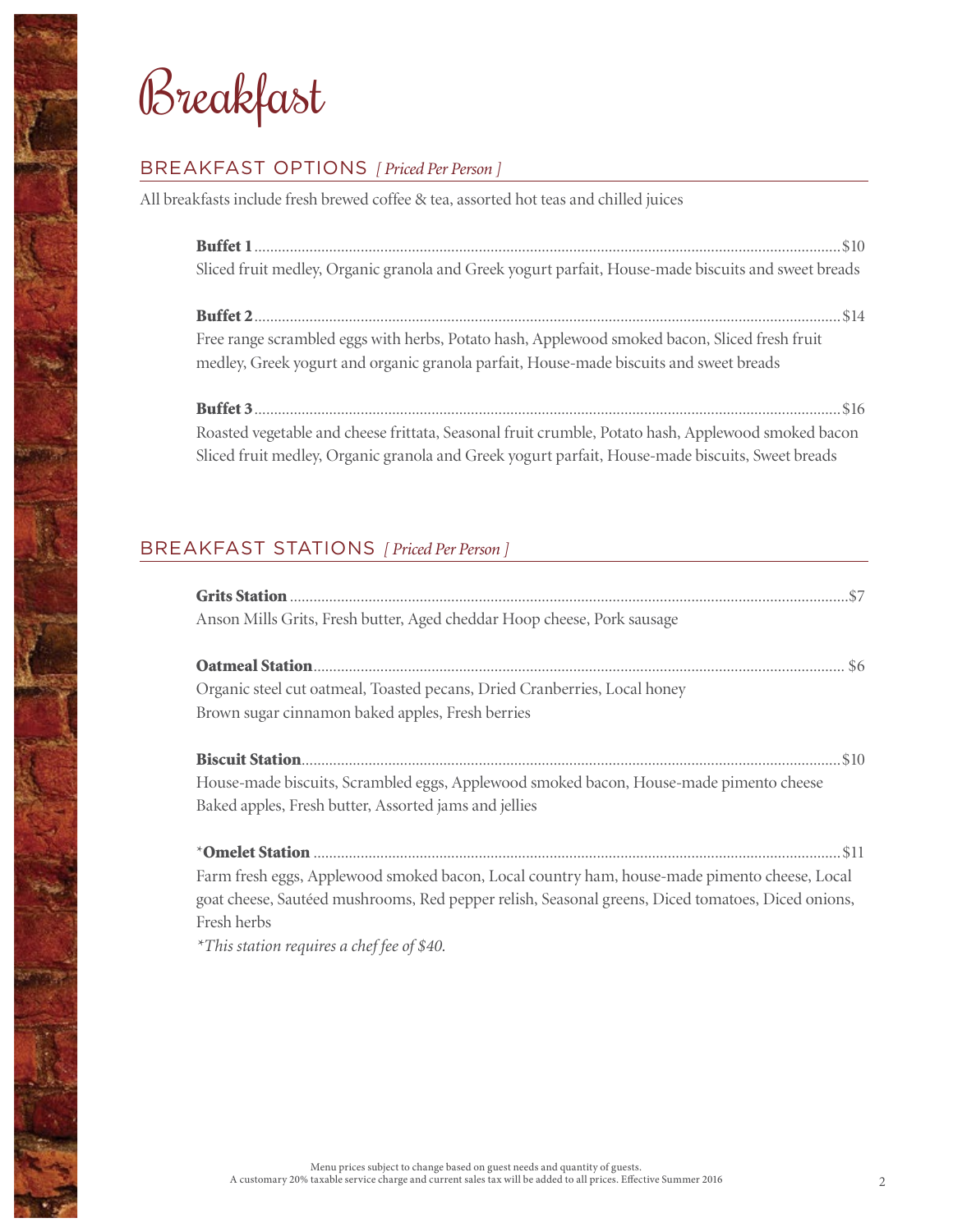# Lunch

| and the second second second second second second second second second second second second second second second second second second second second second second second second second second second second second second seco |  |
|--------------------------------------------------------------------------------------------------------------------------------------------------------------------------------------------------------------------------------|--|
|                                                                                                                                                                                                                                |  |

### SANDWICHES *[ Choose 2-3 items ]*

Cold Cut Special Accoutrements (ask about our seasonally available meat selection), French baguette

Confit Chicken Salad Citrus and herb mayonnaise, Bibb lettuce, Butter croissant

Grilled Seasonal Veggies Herbed goat cheese, Roasted red pepper aioli, Lettuce, Sun-dried tomato wrap

Pulled Smoked Pork House-made BBQ sauce, Creamy slaw, Yeast roll

House-Made Pimento Cheese Crispy bacon, Bibb lettuce, Toasted Brioche

#### SIDES *[ One Item Per Order ]*

- Potato confit salad
- French mustard and herbs
- Kettle chips
- Ancient grain salad
- Side salad (Cherry tomatoes, English cucumbers, shaved carrots)
- Sautéed seasonal vegetables
- Pasta salad with grilled vegetables
- Fresh fruit

#### SIMPLE DESSERTS *[ Choose One Item Per Order ]*

- House-made cookie Chocolate chip, Shortbread, Oatmeal
- Brownie Chocolate or Peanut Butter

eran<br>M

• Cupcake Chocolate or Vanilla icing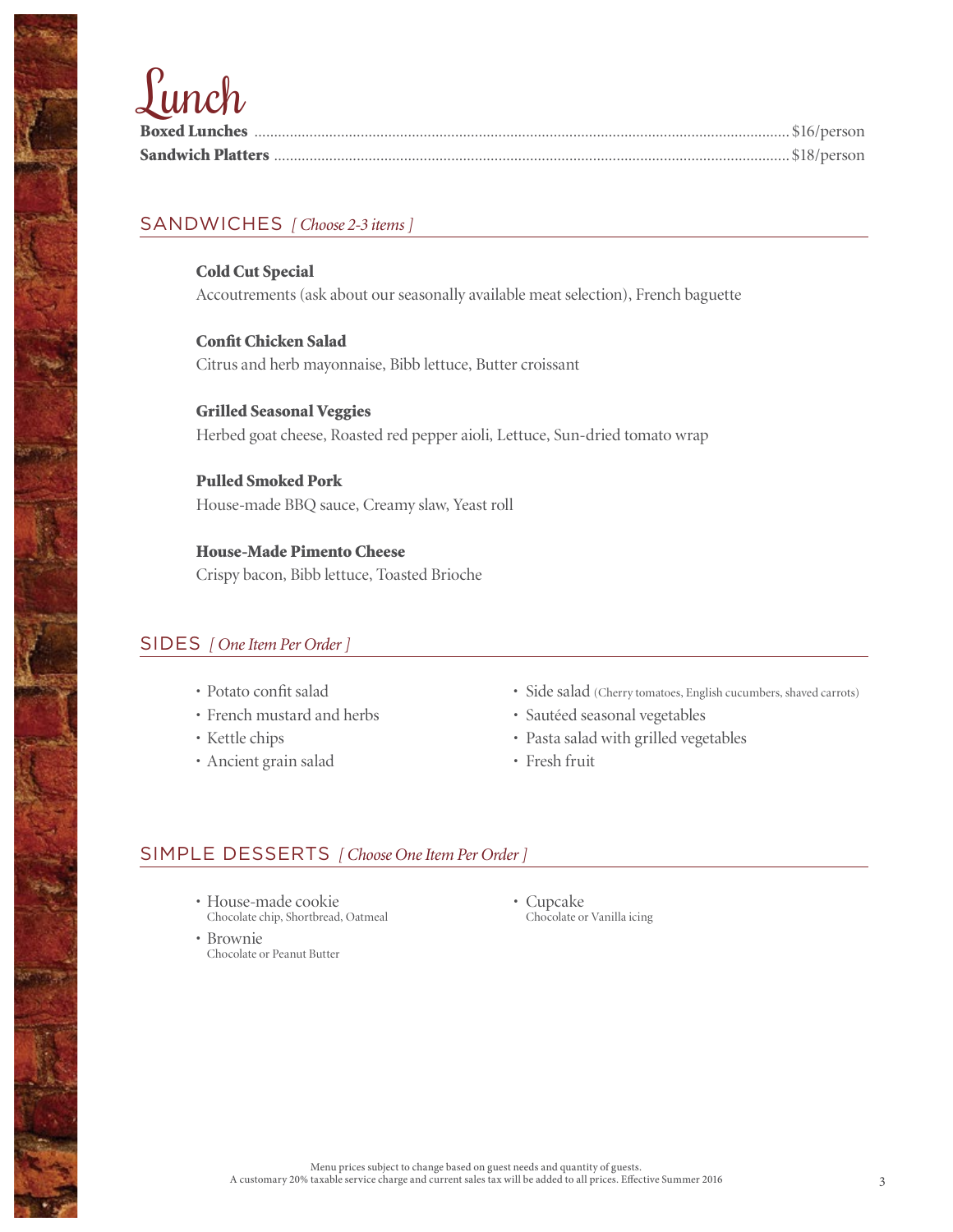Lunch Buffet

#### STARTERS *[Choose One]*

- Market salad
- Baby greens
- Cherry tomatoes
- English cucumber
- Shaved carrots
- Deviled eggs
- Vegetable hummus
- House-made chips and crudités
- Chef's choice soup

#### ENTREES

#### SIDES *[Choose Two]*

- Sautéed seasonal vegetables
- Herb roasted cauliflower
- Ginger scented carrots
- Southern black eyed peas
- Grilled vegetable salad
- Farmer's salad (Cucumber, tomato, onion, fresh herbs)
- Grilled corn succotash
- Orzo pasta salad with grilled vegetables
- Roasted potato (Yukon gold & rosemary)

#### DESSERTS *[Add \$3 per person]*

- Assorted Dessert Platter
- Mini-Cupcake Platter
- Cakes
- Chocolate, Red velvet or Carrot
- Chef's Whim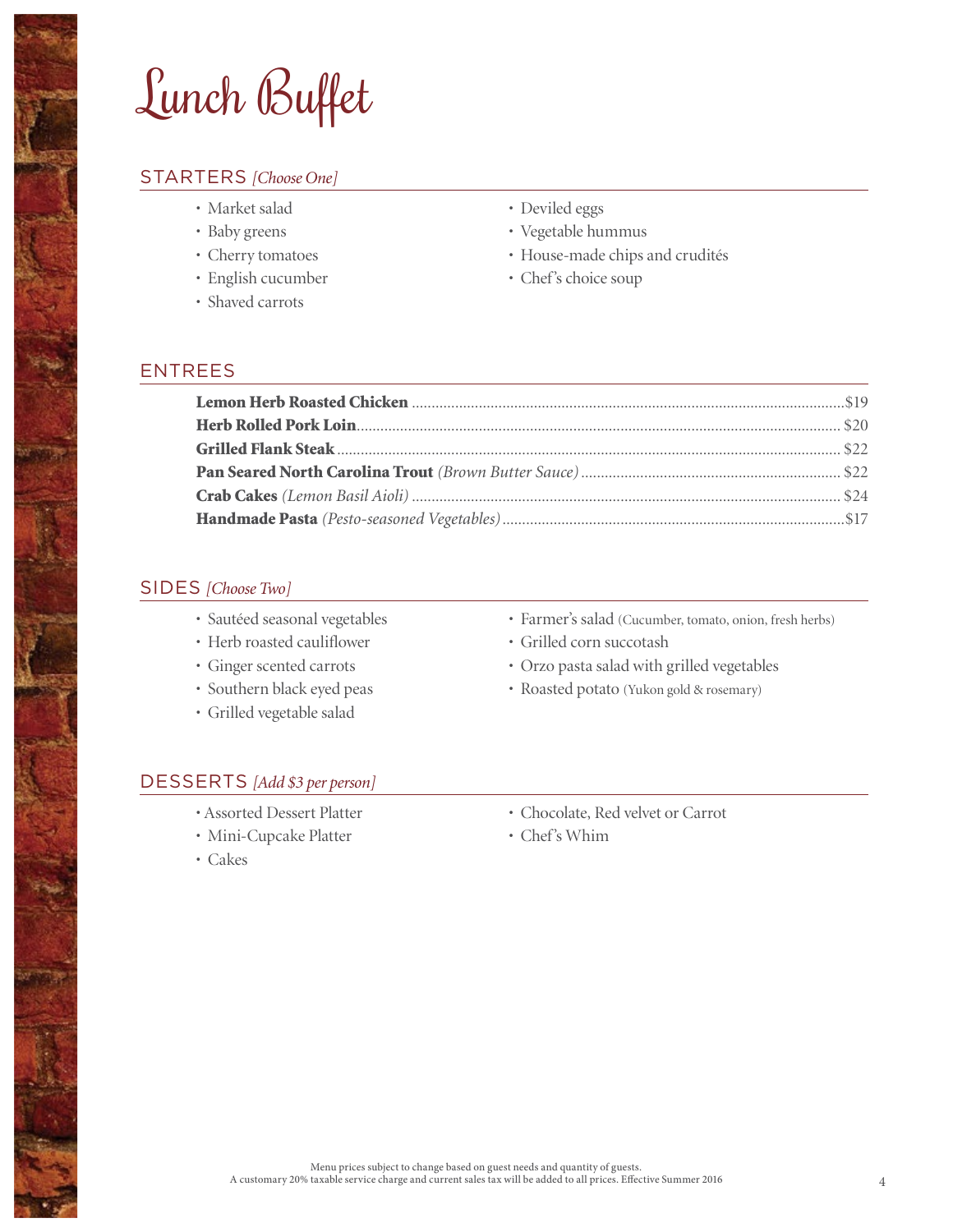# Breaks-Á la Carte [Price Per Person]

# Hors D'Oeuvres (Price Per Person)

# PASSED OR STATIONED

# **STATIONED ONLY**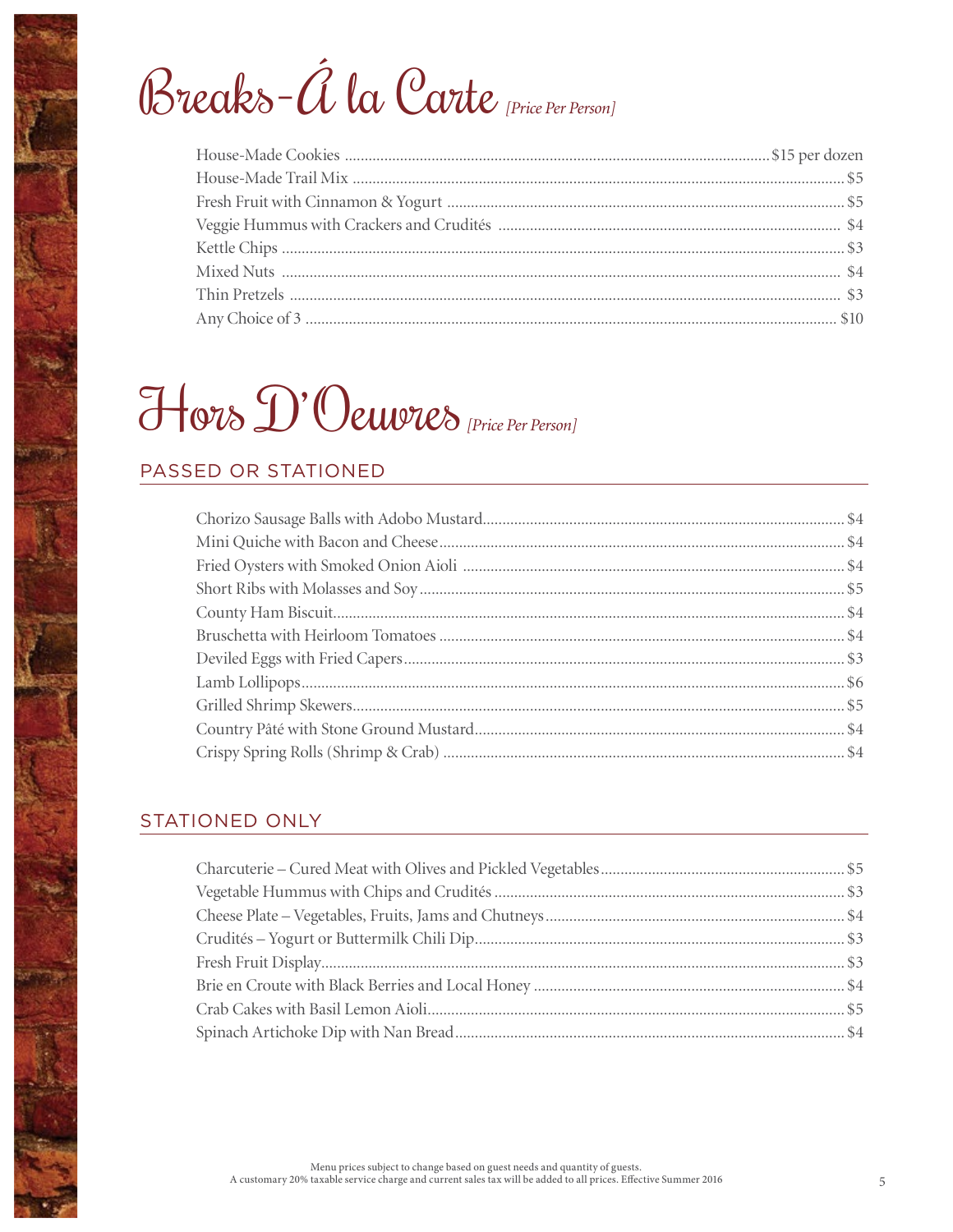# Dinner Buffet

Includes Rolls, Butter, Iced Tea and Coffee

#### STARTERS *[Choose One]*

- Garden Salad
- Caesar Salad
- Waldorf Salad
- Tomato Bisque
- Chicken and Rice Soup

# ENTREES *[Choose up to Two]*

|                                                                                  |                                      | Price Per Person |
|----------------------------------------------------------------------------------|--------------------------------------|------------------|
|                                                                                  |                                      |                  |
| · Simmered Chicken Breast with lemon and herb • Braised Beef Brisket with au jus |                                      |                  |
| • North Carolina Trout with brown butter sauce • Herbed Glazed Ham               |                                      |                  |
|                                                                                  |                                      |                  |
| • Chicken and Dumplings                                                          | • Herb Roasted Prime Rib             |                  |
| • Local Catch (Pan Seared with Herbs and Butter)                                 | • Rosemary Crusted Pork Loin         |                  |
|                                                                                  |                                      | \$37             |
| • Lemon Herb Chicken Breast                                                      | · Filet of Beef with Demi Glace      |                  |
| (Airline Cut with Wild Mushroom Beurre Blanc)                                    | • Maple Herb Crusted Pork Tenderloin |                  |
| • Crab Cakes with Chipotle Aioli                                                 |                                      |                  |

# SIDES

#### Starches *[Choose One]*

- Roasted Fingerling Potatoes
- Carolina Gold Rice Pilaf
- Mushroom Risotto
- Ancient Grain Salad

#### Vegetables *[Choose One]*

- Eggplant and Tomato Au Gratin
- Grilled Seasonal Vegetables
- Ginger Snap Peas
- Grilled Asparagus
- Roasted Root Vegetables
- Green Beans Almondine
- Warm Bacon and Corn Salad
- Mashed Yukon Gold Potatoes
- Country Ham and Goat Cheese Mac and Cheese
- Collard Greens and Bacon
- Roasted Cauliflower
- Sautéed Vegetables
- Maple Ginger Carrots
- Roasted Beets

# DESSERTS *[Additional \$4 per person]*

- Black Forest Cake Chantilly
- Specialty Cheese Cakes (Ask about our variety of flavors)
- Assorted Mini Desserts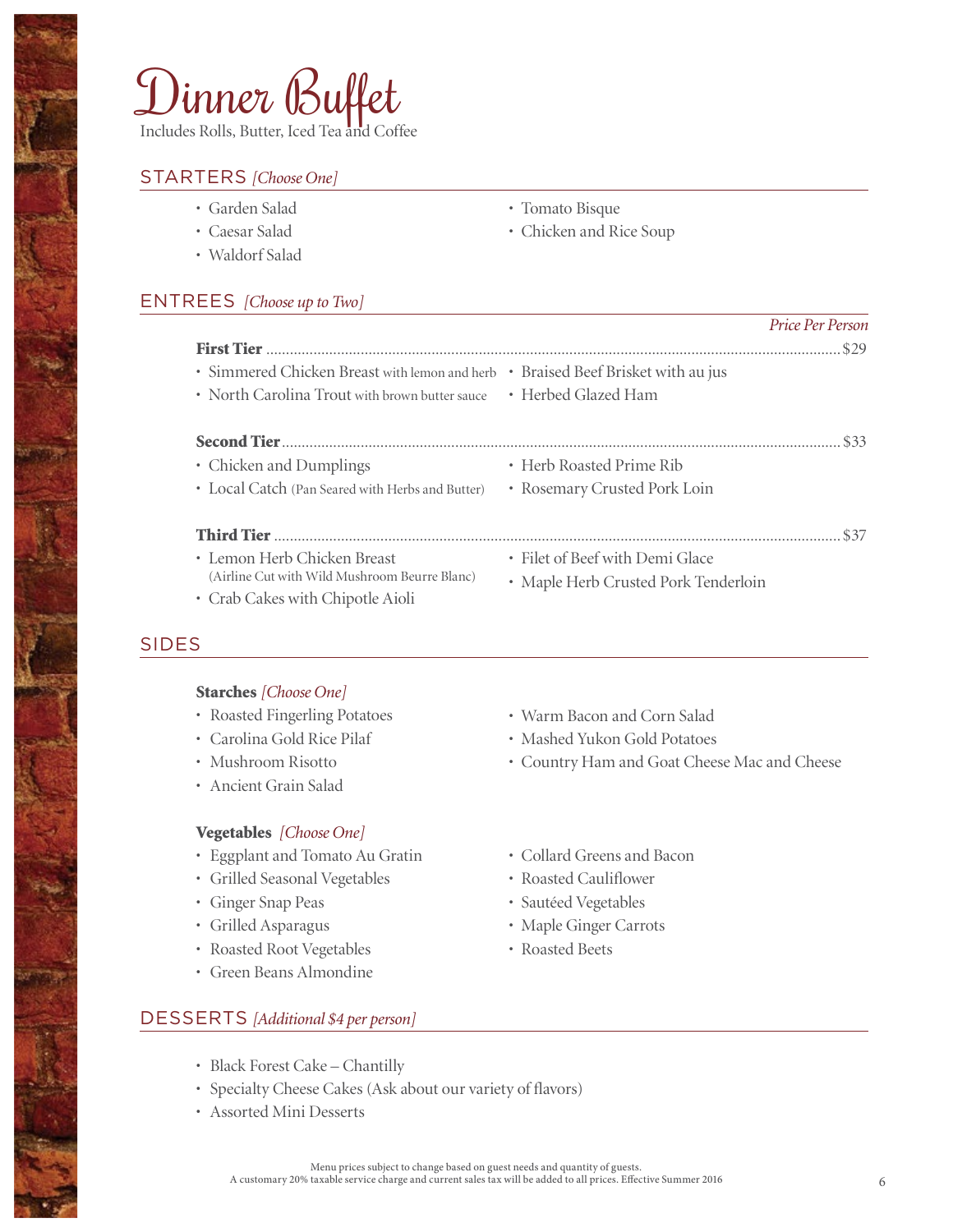# Plated Dinner

Includes Starter Course, Fresh Baked Rolls, Iced Tea and Coffee

# ENTREES

Lemon Roasted Chicken Breast Airline cut with wild mushroom beurre blanc, Yukon Gold mashed potatoes, sautéed spinach

Crab Cakes Lemon basil aioli, roasted fingerling potatoes, grilled seasonal vegetables

Pan Seared North Carolina Trout Brown butter, ancient grain salad, sautéed vegetables

Maple and Herb Crusted Pork Tenderloin Roasted sweet potatoes, ginger carrots

Wild Mushroom and Goat Cheese Risotto Sautéed seasonal vegetables, roasted apple and thyme

# CHEF CARVED MEATS

(Inquire regarding price and availability)

# JUST DESSERTS

A large variety of in-house made a locally made desserts (Inquire regarding price and availability)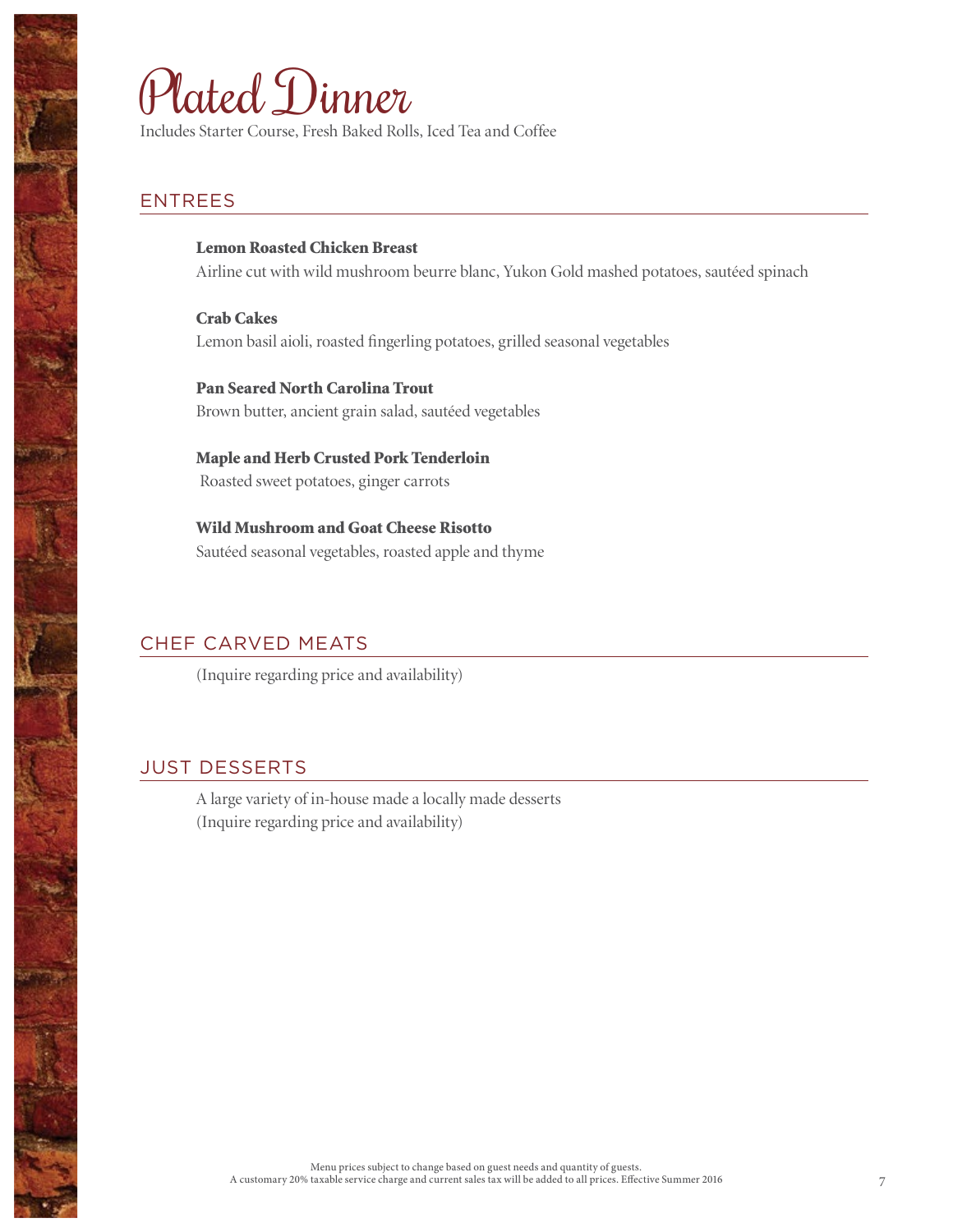

erong<br>Ang

| · Smirnoff Vodka             | · Cuervo Gold Tequila                        |  |
|------------------------------|----------------------------------------------|--|
| • Beefeaters Gin             | · Jim Beam Bourbon                           |  |
| • Bacardi Rum                | • Cutty Sark Scotch                          |  |
|                              |                                              |  |
| • Absolute Vodka             | · 1800 Reposado Tequila                      |  |
| • Tanqueray Gin              | · Jack Daniels Bourbon                       |  |
| • Bacardi Rum                | • Dewar's White Label Scotch                 |  |
|                              |                                              |  |
| · Budweiser                  | • Michelob and Michelob Light                |  |
| • Bud Light                  |                                              |  |
|                              |                                              |  |
| • Heineken                   | • Amstel Light                               |  |
| • Corona                     | • Blue Moon                                  |  |
| • Sam Adams                  |                                              |  |
|                              |                                              |  |
| · Shelton Chardonnay         | · Montiveno Merlot                           |  |
| · Shelton Cabernet           | • Freixenet Blanc De Blanc Champagne         |  |
| · Sycamore Lane Pinot Grigio | (Served from the bar only - \$22 per bottle) |  |
|                              |                                              |  |

NOTE: All bars require a bartender at \$75 for the first hour and \$25 for each additional hour. We recommend 4 hours maximum for bartending services. We suggest 2-4 beers and 2-4 wines. If you choose to have liquor, we suggest choosing between house or premium. The Historic Brookstown Inn must purchase, provide, and serve all alcohol for any event that takes place on property. No exceptions apply.